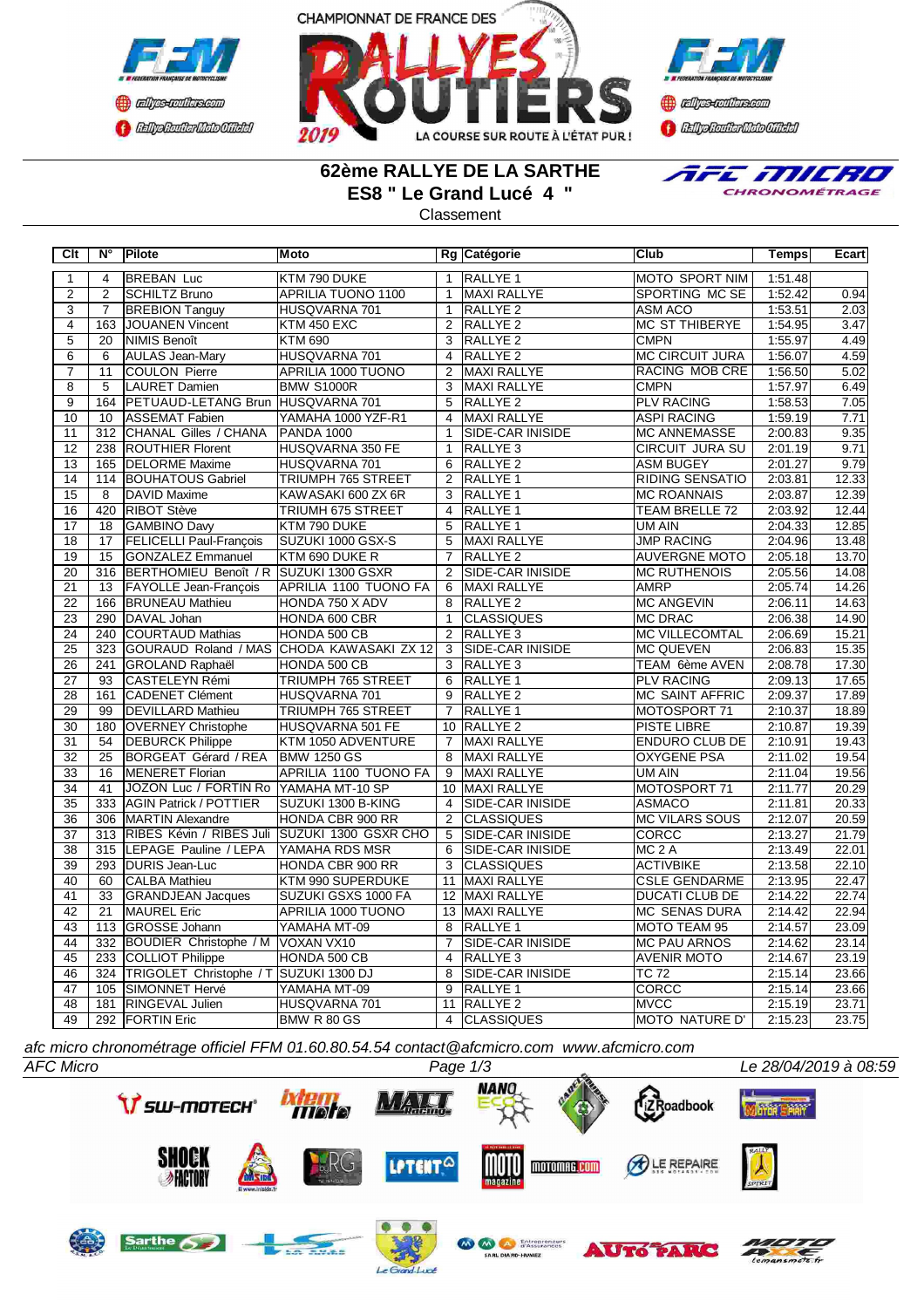



**Confederation CENTRAL MEDICATE** 

62ème RALLYE DE LA SARTHE ES8 " Le Grand Lucé 4 " Classement



| Clt             | N°               | Pilote                               | Moto                        |                | Rg Catégorie            | <b>Club</b>            | Temps   | Ecart |
|-----------------|------------------|--------------------------------------|-----------------------------|----------------|-------------------------|------------------------|---------|-------|
| 50              | 303              | CRESCENZO Sébastien                  | HONDA CBR 900 RR            | $\overline{5}$ | <b>CLASSIQUES</b>       | MOTO SPORT 71          | 2:15.31 | 23.83 |
| 51              | 235              | JARNAC Thomas                        | KTM 390 DUKE                | 5              | <b>RALLYE 3</b>         | <b>DUCATI CLUB DE</b>  | 2:15.42 | 23.94 |
| $\overline{52}$ | 46               | DOSMAS Philippe / DOS                | BMW R1200 GSA               |                | 14 MAXI RALLYE          | LA MAIN AU PANIE       | 2:17.42 | 25.94 |
| 53              | 405              | <b>IPORCHER Fabrice</b>              | YAMAHA 1000 FAZER           |                | 15 MAXI RALLYE          |                        | 2:17.74 | 26.26 |
| 54              | $\overline{53}$  | <b>COMBRET Frédéric</b>              | YAMAHA MT-10                |                | 16 MAXI RALLYE          | MC AIX EN PROVE        | 2:18.12 | 26.64 |
| 55              | 28               | <b>PEYROT Cyril</b>                  | KTM 1290 SUPERDUKE          |                | 17 MAXI RALLYE          | <b>MC BOUSSAQUIN</b>   | 2:18.24 | 26.76 |
| 56              |                  | 249 BOURGEOIS Quentin                | HONDA 500 CB                | 6              | RALLYE <sub>3</sub>     | MC FLEUR DE LYS        | 2:18.69 | 27.21 |
| $\overline{57}$ | 296              | <b>PIGEAT Richard</b>                | <b>DUCATI 900 SUPERSPO</b>  | $\overline{6}$ | <b>CLASSIQUES</b>       | RACING MOB CRE         | 2:19.02 | 27.54 |
| $\overline{58}$ | 317              | BACON Franck / CHOPA KTM RC8R CHODA  |                             | $\overline{9}$ | <b>SIDE-CAR INISIDE</b> | <b>RACING MOB CRE</b>  | 2:19.38 | 27.90 |
| $\overline{59}$ | 456              | <b>RICHARD David</b>                 | KTM 690 DUKE                |                | 12 RALLYE 2             |                        | 2:19.60 | 28.12 |
| $\overline{60}$ | 162              | <b>DUPUIS-MAURIN Valéry</b>          | KAWASAKI 650 ER6            |                | 13 RALLYE 2             | <b>MC DRAC</b>         | 2:19.65 | 28.17 |
| 61              | 426              | <b>GATE</b> Damien                   | TRIUMPH 675 STREET          |                | 10 RALLYE 1             | <b>ESML LOUVIGNE</b>   | 2:20.04 | 28.56 |
| 62              | 94               | <b>LARUE Gilles</b>                  | YAMAHA MT-09                | 11             | RALLYE <sub>1</sub>     | CAROLE MOTO CL         | 2:21.17 | 29.69 |
| 63              | 104              | <b>PREUDHOMME Benjami</b>            | <b>SUZUKI 750 GSXS</b>      |                | 12 RALLYE 1             | <b>MC CAROLE</b>       | 2:21.30 | 29.82 |
| 64              | 91               | <b>GRATIOT Caroline</b>              | HONDA 600 HORNET            |                | 13 RALLYE 1             | <b>ASPI RACING</b>     | 2:21.48 | 30.00 |
| 65              | 458              | GOUBET Jean-Christoph                | <b>KTM 690 SM</b>           |                | 14 RALLYE 2             | MC FLEUR DE LYS        | 2:21.91 | 30.43 |
| 66              | 423              | HAYE Benjamin                        | <b>TRIUMH 675 STREET</b>    |                | 14 RALLYE 1             | TEAM RALLYE VA         | 2:22.06 | 30.58 |
| 67              | 168              | <b>STEPHAN Pierre</b>                | KTM 690 DUKE R              |                | 15 RALLYE 2             | <b>MC FLEUR DE LYS</b> | 2:22.30 | 30.82 |
| 68              | 45               | DUSSUBIEUX Jean-Phili                | KTM 1200 SUPERDUKE          |                | 18 MAXI RALLYE          | <b>CORCC</b>           | 2:24.32 | 32.84 |
| 69              | 101              | <b>BACCA Riccardo</b>                | SUZUKI 750 GSXR             |                | 15 RALLYE 1             | <b>PASSION VITESSE</b> | 2:24.93 | 33.45 |
| 70              | 44               | <b>BASELLO Florent</b>               | HONDA 1000 AFRICA TW        |                | 19 MAXI RALLYE          | <b>CORCC</b>           | 2:25.29 | 33.81 |
| $\overline{71}$ | 438              | AMADIEU Yoann                        | HONDA 600 HORNET            |                | 16 RALLYE 1             |                        | 2:25.60 | 34.12 |
| $\overline{72}$ | 408              | <b>LEROUX David</b>                  | <b>BMW 1150 ROCKSTER</b>    |                | 20 MAXI RALLYE          | <b>ASM ACO</b>         | 2:26.44 | 34.96 |
| 73              | 407              | LEBOUC Sébastien                     | APRILIA 1000 TUONO          |                | 21 MAXI RALLYE          | <b>ASM ACO</b>         | 2:26.46 | 34.98 |
| $\overline{74}$ | 40               | <b>BEALLE Emmanuel</b>               | DUCATI 1200 MONSTER         |                | 22 MAXI RALLYE          | TEAM BIKE 71           | 2:26.48 | 35.00 |
| 75              | 430              | <b>GARNIER Mickaël</b>               | <b>TRIUMPH 675 STREET T</b> |                | 17 RALLYE 1             |                        | 2:28.28 | 36.80 |
| 76              | $\overline{246}$ | <b>DION Fabrice</b>                  | KTM 390 DUKE                | $\overline{7}$ | <b>RALLYE3</b>          | MC FLEUR DE LYS        | 2:28.68 | 37.20 |
| $\overline{77}$ | 95               | LOUSSEREAUX David                    | <b>TRIUMH 675 STREET</b>    |                | 18 RALLYE 1             | <b>ACTIVBIKE</b>       | 2:29.07 | 37.59 |
| $\overline{78}$ | 424              | GAREST Johan                         | KAWASAKI 636 ZX6R           |                | 19 RALLYE 1             | <b>TEAM RALLYE VA</b>  | 2:29.12 | 37.64 |
| 79              | 291              | <b>THEILLAC Thierry</b>              | <b>DUCATI 900 SUPERSPO</b>  | $\overline{7}$ | <b>CLASSIQUES</b>       | <b>MC ANGOUMOISI</b>   | 2:29.23 | 37.75 |
| 80              | 454              | <b>MENERET Mickaël</b>               | KTM 690 DUKE R              |                | 16 RALLYE 2             |                        | 2:30.03 | 38.55 |
| 81              |                  | 450 DUBUC Pierre-Adrien              | KAWASAKI 650 ER6            |                | 17 RALLYE 2             | <b>TEAM NOLAN</b>      | 2:32.36 | 40.88 |
| 82              | 58               | BOURGEOIS Frédéric                   | KTM 1290 SUPERDUKE          |                | 23 MAXI RALLYE          | <b>ESPACE TOUT TE</b>  | 2:32.41 | 40.93 |
| 83              |                  | 170 GILLI Aurélien                   | YAMAHA MT-07                |                | 18 RALLYE 2             | PIT LANE ENDURA        | 2:34.63 | 43.15 |
| 84              | 330              | QUILBAULT Jimmy / BEN HONDA 1000 CBR |                             |                | 10 SIDE-CAR INISIDE     | <b>MC MONTGENOIS</b>   | 2:34.86 | 43.38 |
| 85              | 236              | <b>CRESCENCIO Pedro</b>              | KAWASAKI 400 NINJA          | 8              | RALLYE <sub>3</sub>     | <b>ASM ACO</b>         | 2:35.44 | 43.96 |
| 86              | 297              | LACOSTE Christian                    | YAMAHA 750 SUPER TE         | $\overline{8}$ | <b>CLASSIQUES</b>       | UM AIN                 | 2:35.54 | 44.06 |
| 87              |                  | 117 BROUSTE Laurent                  | TRIUMPH 675 STREET          |                | 20 RALLYE 1             | <b>MTT HERBLINOIS</b>  | 2:35.76 | 44.28 |
| 88              |                  | 422 JOYAU Laurent                    | YAMAHA MT-09                |                | 21 RALLYE 1             |                        | 2:36.75 | 45.27 |
| 89              |                  | 243 DUHAMEL Théo                     | HONDA 500 CB                | 9              | RALLYE <sub>3</sub>     | <b>GMT 94</b>          | 2:36.87 | 45.39 |
| 90              |                  | 412 NOEL Manuel                      | TRIUMPH 1050 TIGER          |                | 24 MAXI RALLYE          |                        | 2:36.97 | 45.49 |
| $\overline{91}$ |                  | 452 MARTINEAU Bertrand               | YAMAHA MT-07                |                | 19 RALLYE 2             | <b>MOTO LIBERTE</b>    | 2:37.35 | 45.87 |
| 92              |                  | 179 CANET Jean-François              | KTM 690 SMCR                |                | 20 RALLYE 2             | <b>TRAJECTOIRE JP</b>  | 2:37.48 | 46.00 |
| 93              |                  | 462 DEBERTEIX Yann                   | HONDA 500 CB                |                | 10 RALLYE 3             |                        | 2:37.81 | 46.33 |
| 94              |                  | 470   LOUIS Cyril                    | KAWASAKI GPZR NINJA         | 9              | <b>CLASSIQUES</b>       |                        | 2:39.00 | 47.52 |
| 95              | 325              | <b>ERAGNE Olivier / ERAG</b>         | SUZUKI 1000                 | 11             | <b>SIDE-CAR INISIDE</b> | LA MAIN AU PANIE       | 2:39.18 | 47.70 |
| 96              |                  | 242 DUHAMEL Daniel                   | HONDA 500 CB                | 11             | RALLYE <sub>3</sub>     | <b>GMT 94</b>          | 2:39.48 | 48.00 |
| 97              | 427              | <b>DUJARRIER Thierry</b>             | YAMAHA MT-09                |                | 22 RALLYE 1             |                        | 2:39.66 | 48.18 |
| 98              | 31               | POTIER Guillaume                     | DUCATI 1260 MULTISTR        |                | 25 MAXI RALLYE          | MOTO SPORT NIM         | 2:39.84 | 48.36 |

*afc micro chronométrage officiel FFM 01.60.80.54.54 contact@afcmicro.com www.afcmicro.com*



 $d$ *Luce*